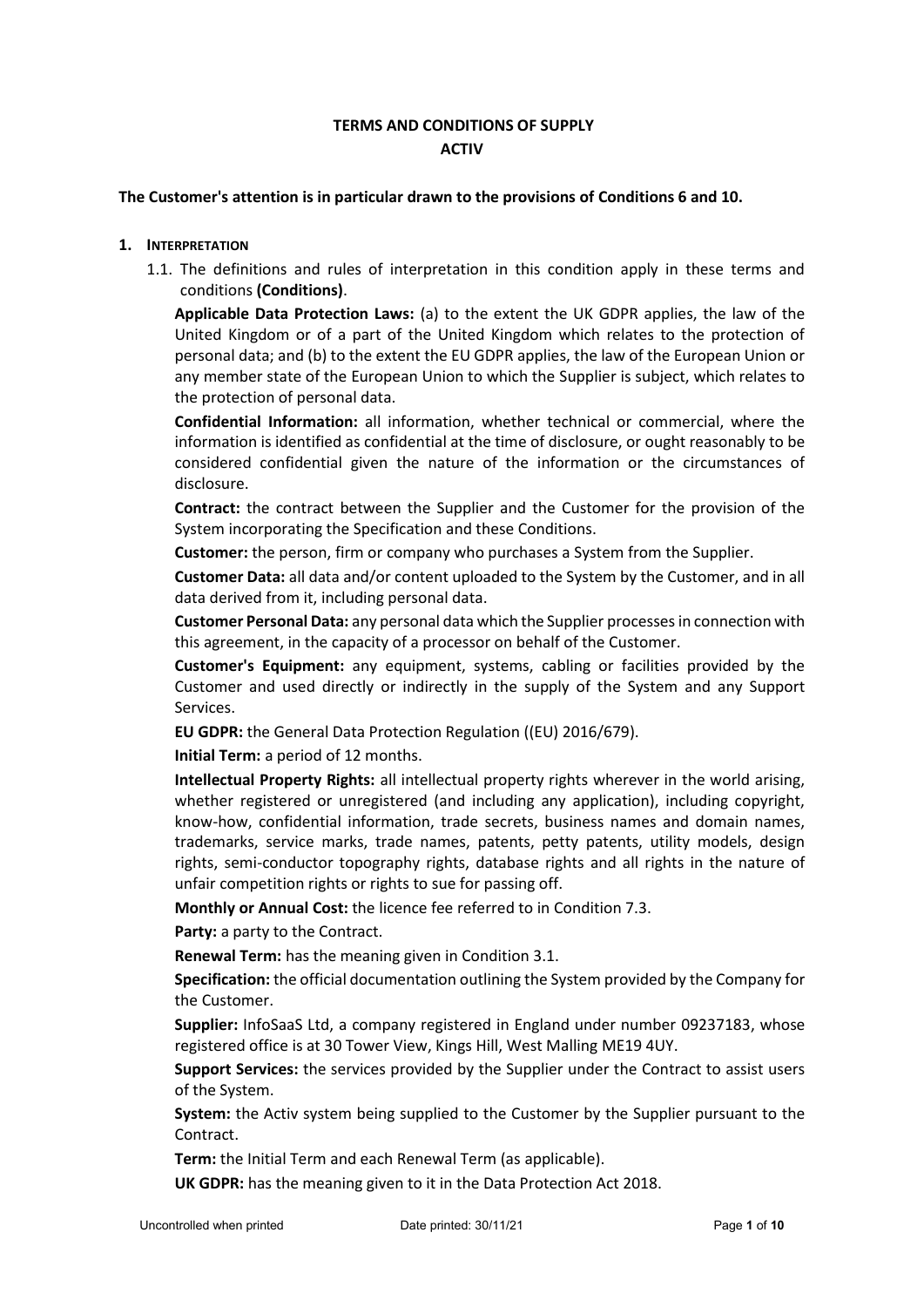**VAT:** value added tax chargeable under applicable law for the time being and any similar additional tax.

- 1.2. A person includes a natural person, corporate or unincorporated body (whether or not having separate legal personality).
- 1.3. A reference to writing or written includes faxes and e-mail.
- 1.4. References to Conditions are to the Conditions of the Contract as set out herein.

# **2. APPLICATION OF CONDITIONS**

- 2.1. These Conditions shall:
	- (a) apply to the provision of the System and Support Services detailed in the Contract; and
	- (b) prevail over any inconsistent terms or conditions contained, or referred to, in any purchase order, confirmation of order, acceptance of a quotation, or other document supplied by the Customer, or implied by law, trade custom, practice or course of dealing.
- 2.2. The Customer is deemed to have accepted these Conditions by:
	- (a) clicking the accept button on the Supplier's website; or
	- (b) signing the Specification; and

clicking 'accept' or signing the Specification is a declaration of agreement by the Customer to abide fully by these Conditions.

2.3. If the Specification contains any terms or conditions that are inconsistent with these Conditions then in relation to such terms or conditions the Specification shall prevail.

## **3. COMMENCEMENT**

- 3.1. The Contract shall come into force on the date on which the Customer accepts these Conditions in accordance with Condition 2.2 and shall continue thereafter for the Initial Term. Subject to Conditio[n 12.3,](#page-7-0) following the expiry of the Initial Term the Contract shall automatically renew for successive periods of 12 months (each a "Renewal Term").
- 3.2. The System to be delivered under the Contract shall be provided by the Supplier as soon as is reasonably possible after acceptance of these Conditions in accordance with Condition 2.2.

### **4. ACCESS AND USE**

- 4.1. Subject to payment of all applicable Monthly or Annual Costs set forth in the Specification and these Conditions, the Supplier grants the Customer, during the Term, a nonexclusive, non-transferable right to access and use the System and Support Services solely for Customer's internal business purposes in accordance with the Specification. The Customer shall operate the System in accordance with the Specification and be responsible for the acts and omissions of its agents, subcontractors, consultants or employees in connection with any access or use.
- 4.2. The Customer shall not (directly or indirectly):
	- (a) remove any notice of proprietary rights from the System;
	- (b) modify or reverse engineer any part of the System;
	- (c) except to the limited extent applicable laws specifically prohibit such restriction, decompile, attempt to derive the source code or underlying ideas or algorithms of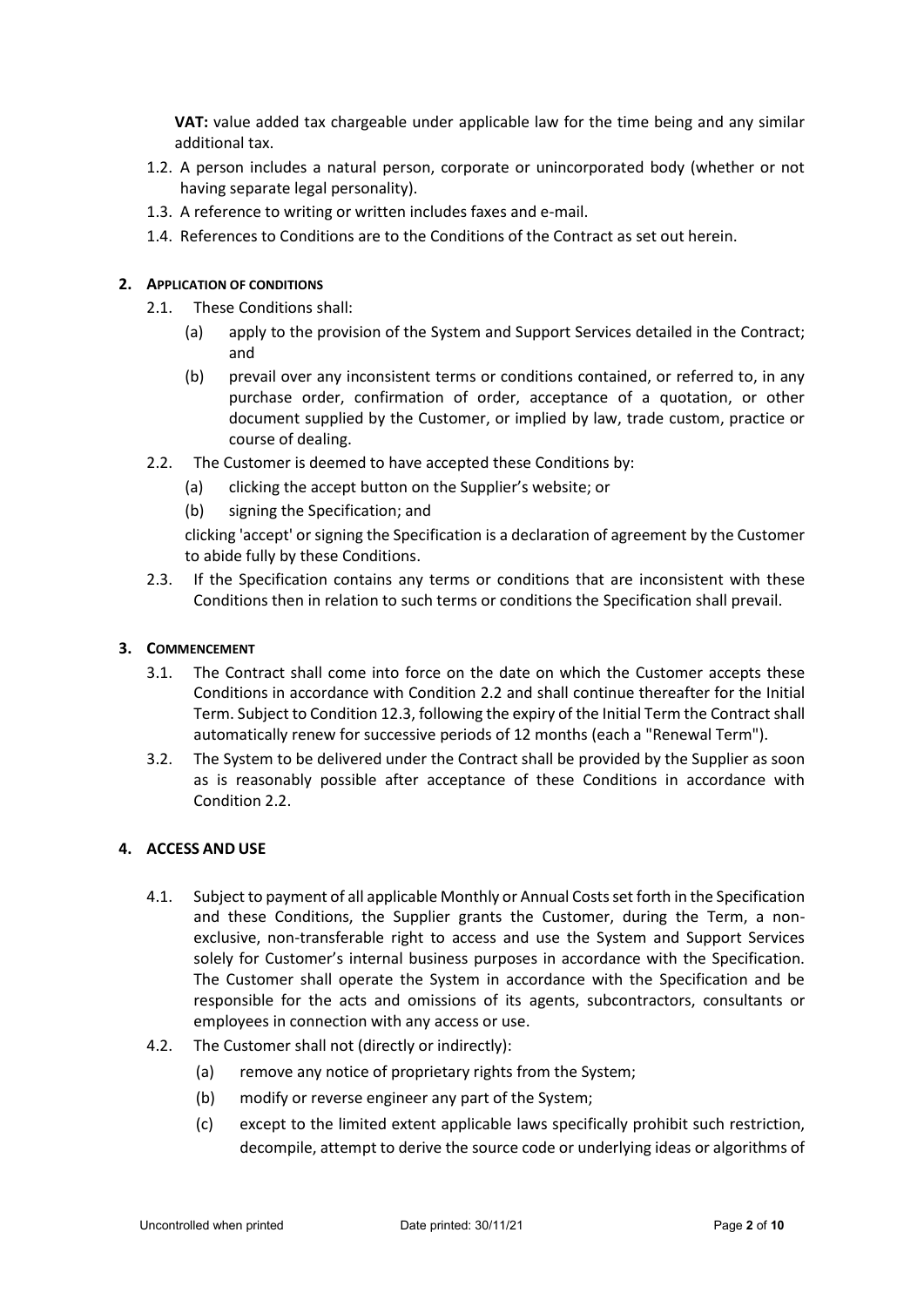any part of the System, attempt to recreate the System or use the System for any competitive purpose;

- (d) copy, modify, translate or otherwise create derivative works of any part of the System;
- (e) sell, resell, encumber, rent, lease, time-share, distribute, transfer or otherwise use or exploit or make available the System to or for the benefit of any third party; or
- (f) use the System to infringe on the Intellectual Property Rights, publicity rights, or privacy rights of any third party, or to store defamatory, trade libelous, or otherwise unlawful data.

#### **5. SUPPLIER'S OBLIGATIONS AND WARRANTIES**

- 5.1. The Supplier shall use reasonable endeavours to deliver the System and any Support Services to the Customer in accordance with the Specification in all material respects.
- <span id="page-2-1"></span>5.2. The Supplier warrants to the Customer that:
	- (a) it has full and sufficient right, title and authority to grant the access to the System and provide the Support Services under the Contract for the permitted uses expressed in the Contract;
	- (b) it has all and will maintain all necessary licences, consents, and permissions necessary for the performance of its obligations under this Contract;
	- (c) the provision of the System and the provision of the Support Services will be performed in accordance with all applicable laws and regulations and with all reasonable care and skill; and
	- (d) the disclosure and delivery of any information, documents and other materials, and use thereof, as contemplated by the Contract, the use of the System or provision of the Support Services, will not knowingly infringe or violate any Intellectual Property Rights or right of confidentiality of any third party.
- <span id="page-2-2"></span>5.3. The Supplier's warranties under Conditio[n 5.2](#page-2-1) shall not apply to Systems modified or used by the Customer otherwise than in accordance with the Contract or the Supplier's instructions. The Customer shall indemnify the Supplier against all losses, damages, liability, costs and expenses (including reasonable legal fees) incurred by the Supplier in connection with any claim arising from such modification or use.
- 5.4. The Supplier does not warrant that:
	- (a) the Customer's use of the System will be uninterrupted or error-free; or
	- (b) the System, Specification and/or the information obtained by the Customer through the System will meet the Customer's requirements.
- 5.5. The Supplier is providing the System and Support Services at the Customer's request and the Customer is responsible for verifying that the information it provides to the Supplier is correct. The Supplier will not be liable for any Systems or Support Services which are incorrect as a result of information provided by the Customer.

### **6. CUSTOMER'S OBLIGATIONS**

- <span id="page-2-0"></span>6.1. The Customer shall:
	- (a) co-operate with the Supplier in all matters relating to the delivery of the System and any Support Services;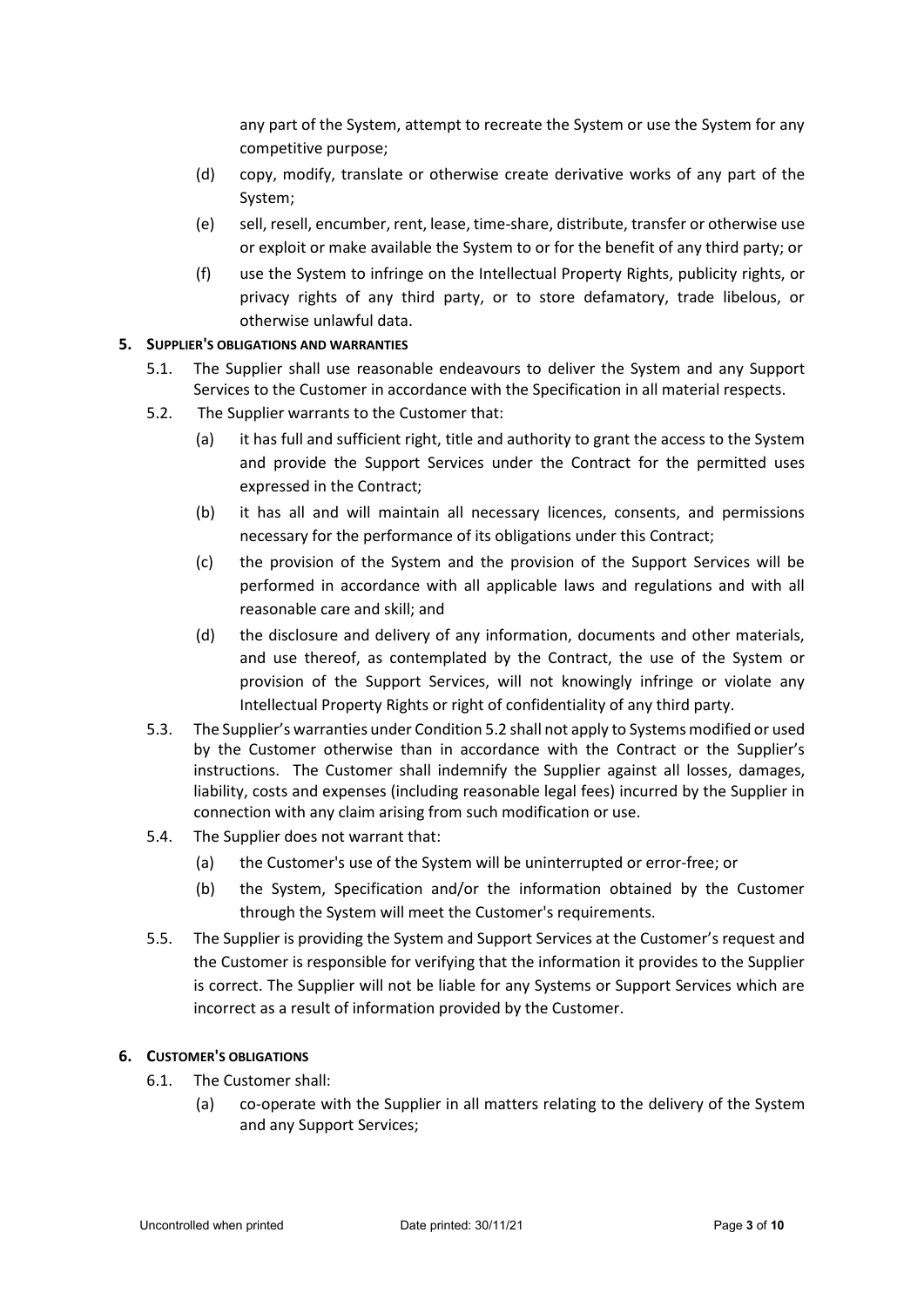- (b) ensure that all the Customer's Equipment is in good working order and suitable for the purposes for which it is used in relation to the System and conforms to all relevant standards or requirements;
- (c) not use the System for any other user except for the Customer without the Supplier's express written authorisation. Any such unauthorised use shall be a material breach of the Contract.
- <span id="page-3-2"></span>6.2. If the Supplier's performance of its obligations under the Contract is prevented or delayed by any act or omission of the Customer, its agents, subcontractors, consultants or employees, the Supplier shall not be liable for any costs, charges or losses sustained or incurred by the Customer arising directly or indirectly from such prevention or delay.
- <span id="page-3-3"></span>6.3. The Customer shall be liable to pay to the Supplier, on demand, all reasonable costs, charges or losses sustained or incurred by the Supplier (including, without limitation, any direct, indirect or consequential losses, loss of profit and loss of reputation, loss or damage to property and those arising from injury to or death of any person and loss of opportunity to deploy resources elsewhere) arising directly or indirectly from the Customer's fraud, abuse, misuse and/or modification of the System (including negligent misuse or modification), subject to the Supplier confirming such costs, charges and losses to the Customer in writing. This does not affect the Supplier's rights in respect of any claim for breach of contract or delay in performance by the Customer.

# <span id="page-3-1"></span>**7. CHARGES AND PAYMENT**

- 7.1. In consideration of the delivery of the System and any Support Services by the Supplier, the Customer shall pay the Monthly or Annual Cost as set out in the Customer's payment plan in the Specification without deduction or set-off.
- 7.2. All Monthly or Annual Costs set out in the Specification or other contract exclude VAT, which the Supplier shall add to its invoices at the appropriate rate.
- <span id="page-3-0"></span>7.3. The Customer's payment plan (as referred to in Condition [7.1\)](#page-3-1) for the System shall comprise a Monthly or Annual Cost, the amount of which shall depend upon the Specification.
- 7.4. The Monthly or Annual Cost may be reviewed and increased by the Supplier with effect from 1 January in any calendar year provided that the Supplier has given the Customer at least one month's prior written notice of such proposed increase. Each individual increase applied will be limited to the higher of 5% or UK RPI (as published in the month prior to the notification of the increase).
- 7.5. Without prejudice to any other right or remedy that it may have, if the Customer fails to pay the Supplier on the due date, the Supplier may:
	- (a) charge interest on such sum after 30 days from the due date for payment at the annual rate of 5% above the base lending rate from time to time of the Bank of England, accruing on a daily basis and being compounded quarterly until payment is made, whether before or after any judgment and the Customer shall pay the interest within 7 days of demand for payment.
	- (b) suspend the System and all Support Services until payment has been made in full.
- 7.6. Time for payment is of the essence. For the avoidance of doubt the failure of the Customer to make payment in accordance with these provisions shall be a material breach of the Contract.
- 7.7. All sums payable to the Supplier under the Contract shall become due immediately on its termination despite any other provision.
- 7.8. The Supplier may, without prejudice to any other rights it may have, set off any liability of the Customer to the Supplier against any liability of the Supplier to the Customer.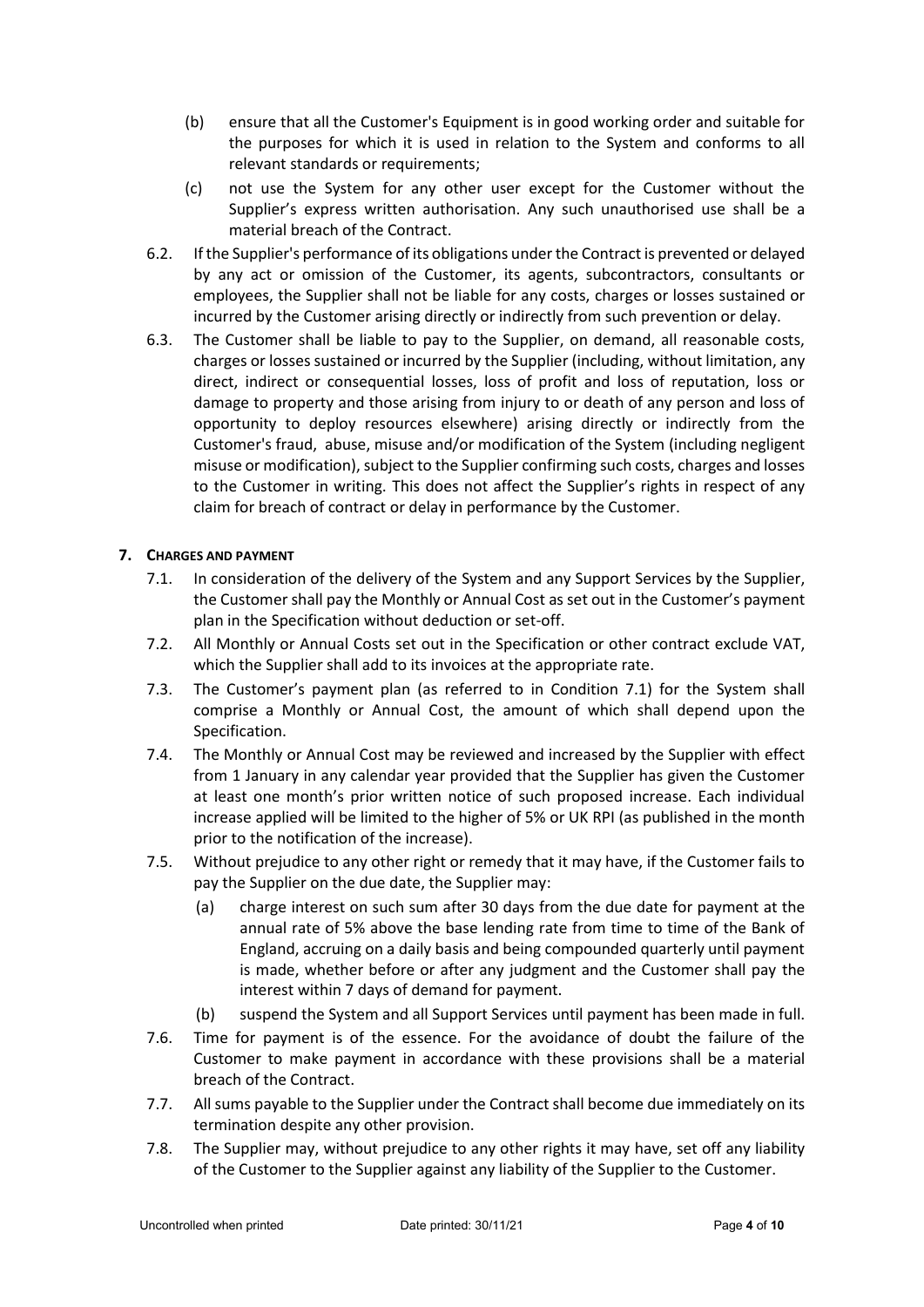## **8. INTELLECTUAL PROPERTY RIGHTS AND THE SYSTEM SOFTWARE**

- 8.1. Except for the rights granted in this Contract, all rights, title, and interest in and to the Intellectual Property Rights in the System and Specification are hereby reserved by the Supplier, its affiliates or licensors. Except as provided for herein, all rights, title, and interest in and to the Customer's Intellectual Property Rights are hereby reserved by the Customer, its affiliates or licensors. Nothing in this Contract shall (a) transfer ownership of any Intellectual Property Rights from one Party to the other, or (b) provide either Party a right to use the other Party's trade names, logos, or trademarks.
- 8.2. The Customer owns all right, title and interest in all Customer Data. Nothing in this Contract shall be construed to grant the Supplier any rights in Customer Data beyond those expressly provided herein. The Customer grants the Supplier the limited, nonexclusive right to view and use the Customer Data solely for the purpose of providing the System.

# **9. CONFIDENTIALITY AND THE SUPPLIER'S PROPERTY**

- <span id="page-4-1"></span>9.1. Each Party to the Contract shall protect the Confidential Information of the other Party against unauthorised disclosure by using the same degree of care as it takes to preserve and safeguard its own confidential information of a similar nature, being at least a reasonable degree of care.
- 9.2. Either Party may disclose Confidential Information:
	- (a) to its employees, officers, representatives, advisers, agents or subcontractors who need to know such information for the purposes of carrying out the Party's obligations under the Contract; and
	- (b) as may be required by law, court order or any governmental or regulatory authority.
- 9.3. Each Party shall ensure that its employees, officers, representatives, advisers, agents or subcontractors to whom it discloses such information comply with this conditio[n 9.](#page-4-1)
- 9.4. Neither Party shall use Confidential Information for any purpose other than to perform its obligations under the Contract.

### <span id="page-4-0"></span>**10. LIMITATION OF LIABILITY**

- 10.1. This Condition [10](#page-4-0) sets out the extent of the Parties' liability under or in connection with this Agreement (including any liability for the acts or omissions of its employees, agents, consultants and subcontractors) in respect of:
	- (a) any breach of Contract;
	- (b) any use made by the Customer of the System and Support Services or any part of them; and
	- (c) any representation, statement or tortious act or omissions (including negligence) arising under or in connection with the Contract
- <span id="page-4-2"></span>10.2. Except as expressly and specifically provided in this Contract:
	- (a) the Customer assumes sole responsibility for results obtained from the use of the System and the Support Services by the Customer, and for conclusions drawn from such use. The Supplier shall have no liability for any damage caused by errors or omissions in any information, instructions or scripts provided to the Supplier by the Customer in connection with the System, or any actions taken by the Supplier at the Customer's direction;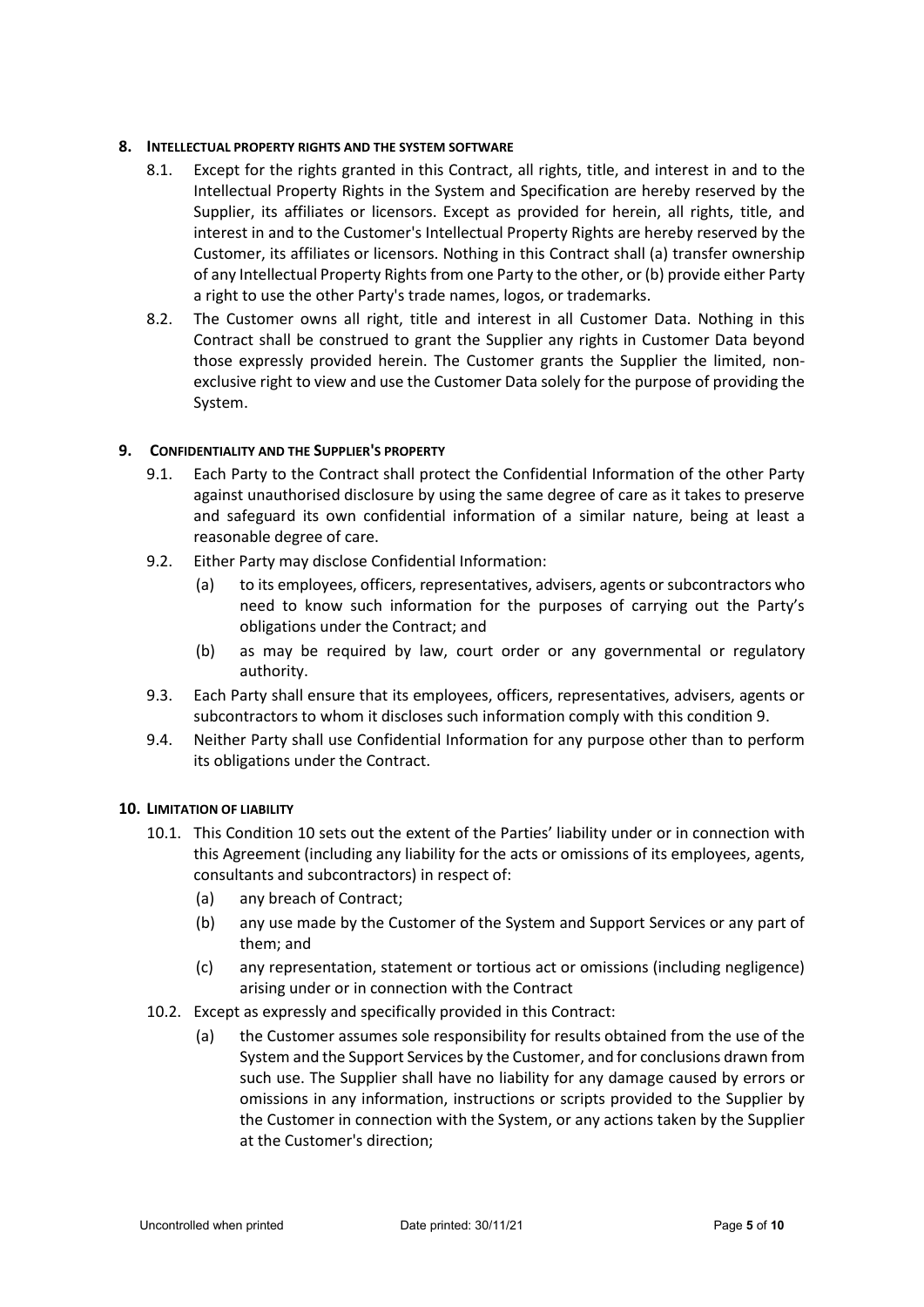- (b) all warranties, representations, conditions and all other terms of any kind whatsoever implied by statute or common law are, to the fullest extent permitted by applicable law, excluded from this Contract; and
- (c) the System, Support Services and the Specification are provided to the Customer on an "as is" basis.
- <span id="page-5-0"></span>10.3. Nothing in these Conditions limits or excludes the liability of either Party:
	- (a) for death or personal injury resulting from negligence; or
	- (b) for any damage or liability incurred as a result of fraud or fraudulent misrepresentation; or
	- (c) for any liability as a result of any of the conditions as to title or the warranty as to quiet possession implied by section 2 of the Supply of Goods and Services Act 1982.
- <span id="page-5-1"></span>10.4. Subject to Condition [10.2](#page-4-2) and Condition [10.3:](#page-5-0)
	- (a) Neither Party shall be liable for any special, indirect, consequential or pure economic loss, loss of profit, costs, damages, charges or expenses, nor any loss of, theft of, damage to, or corruption of, the Customer's data and/or documents; and
	- (b) The Parties' total liability in contract, tort (including negligence or breach of statutory duty), misrepresentation, restitution or otherwise arising in connection with the performance, or contemplated performance, of the Contract shall be limited to an amount equal to 12 months' Monthly or Annual Costs (as set out in the Specification).
- 10.5. The limitations of liability set out in Condition [10.4](#page-5-1) shall not apply in respect of any indemnities given by either Party under this Agreement.
- 10.6. Nothing in this agreement excludes the liability of the Customer for any breach, infringement or misappropriation of the Supplier's Intellectual Property Rights
- 10.7. The limitation of liability set out in Condition [10.4](#page-5-1) shall not apply in respect of Conditions [5.3,](#page-2-2) [6.2](#page-3-2) and [6.3](#page-3-3) which are expressly excluded from this provision

### <span id="page-5-2"></span>**11. DATA PROTECTION**

- 11.1. For the purposes of this Condition [11,](#page-5-2) the terms controller, processor, data subject, personal data, personal data breach and processing shall have the meaning given to them in the Applicable Data Protection Laws.
- 11.2. The Customer acknowledges and agrees that details of the Customer's name, address and payment record may be submitted to a credit reference agency.
- 11.3. Personal data relating to the Customer's employees, clients and/or suppliers may be processed on behalf of the Customer by the Supplier for the purposes of, and for the duration of, the delivery of the System and Support Services.
- <span id="page-5-3"></span>11.4. Both parties will comply with all applicable requirements of Applicable Data Protection Laws. This Condition [11.4](#page-5-3) is in addition to, and does not relieve, remove or replace, a Party's obligations or rights under Applicable Data Protection Laws.
- 11.5. The Customer remains legally responsible for the processing of any personal data carried out by the Supplier in relation to the delivery of the System and Support Services, and shall not instruct the Supplier to process personal data where the Customer does not have a secure basis in law to process that data. The Customer will ensure that it has all necessary appropriate consents and notices in place to enable lawful transfer of the Customer Personal Data to the Supplier for the duration and purposes of this agreement.
- 11.6. The Supplier shall at all times process personal data in relation to the delivery of the System and Support Services only on documented instructions from the Customer, which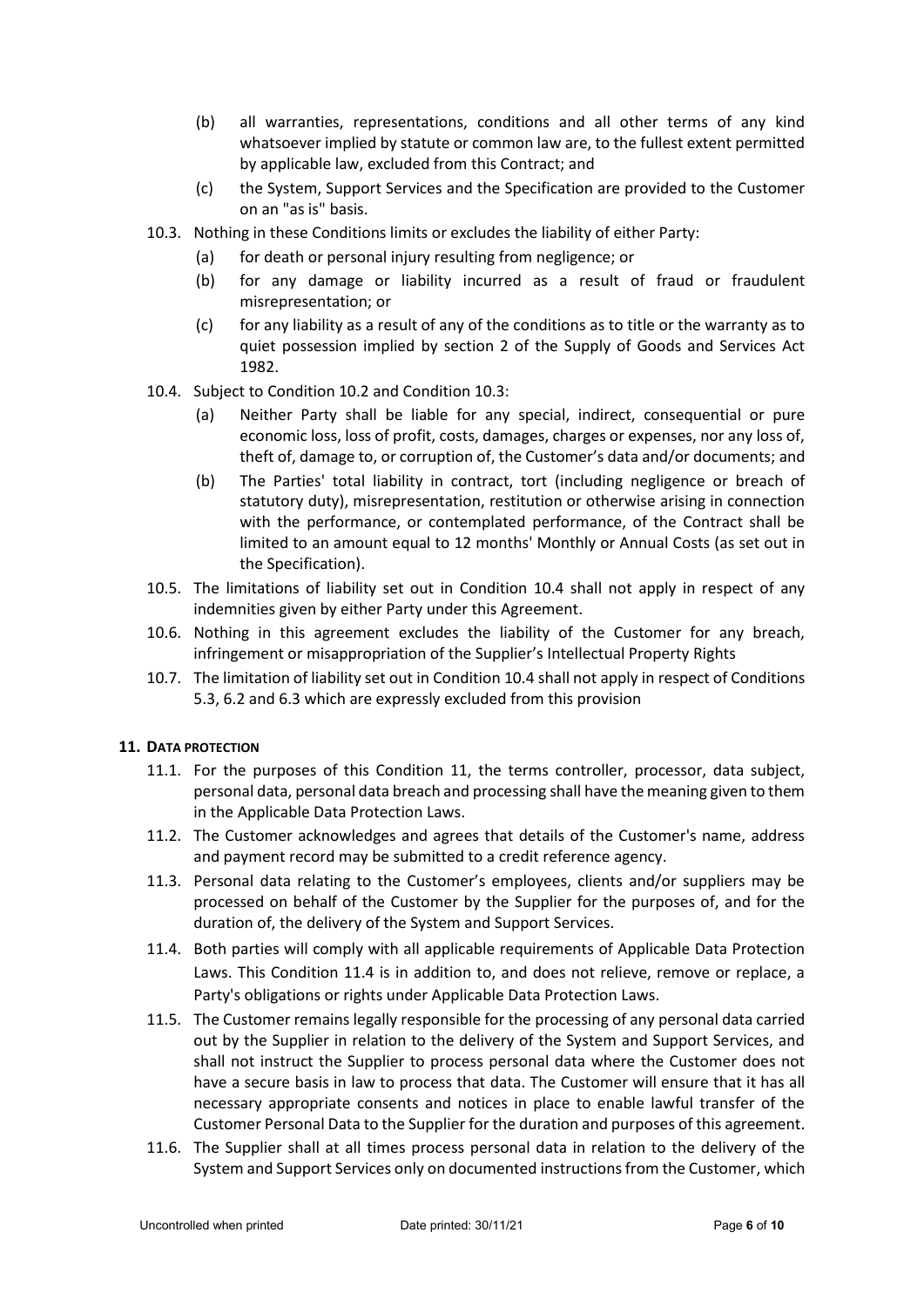shall be to process the Customer Personal Data for the purposes set out in the Supplier's privacy policy and in accordance with the Applicable Data Protection Laws, unless required to do so by law.

- 11.7. The Supplier shall have in place appropriate technical and organisational security measures that protect any personal data it is contracted to process on behalf of the Customer from unauthorised or unlawful processing, accidental loss, destruction or damage.
- 11.8. The Supplier shall assist the Customer in ensuring compliance with Applicable Data Protection Laws in relation to security of personal data, the notification of personal data breaches and data protection impact assessments.
- 11.9. The Supplier shall have in place appropriate measures, insofar as this is possible, for the fulfilment of the Customer's obligation to respond to requests for exercising the data subject's rights in relation to their personal data.
- 11.10. The Supplier shall ensure that anybody authorised to process any personal data has committed themselves to maintain its confidentiality.
- 11.11. Subject to Condition [11.12,](#page-6-0) the Supplier shall not share any personal data that is processed by the Supplier in relation to the delivery of the System and Support Services with any third party without the prior written permission of the Customer or process personal data on behalf of the Customer in any way or for any purpose that has not been instructed and authorised by the Customer.
- <span id="page-6-0"></span>11.12. The Supplier uses secure UK data centres with ISO27001 certification as sub-processors in relation to the delivery the System. The Customer shall authorise the use of the above sub-processors to process personal data on behalf of the Supplier in relation to the delivery of the System. The Supplier shall impose the same data protection obligations contained in this Condition [11](#page-5-2) on the sub-processors by way of a binding contract.
- 11.13. Where the Supplier transfers personal data processed on behalf of the Customer to any territory outside the United Kingdom, the Supplier shall ensure that all such transfers are effected in accordance with Applicable Data Protection Laws. For these purposes, the Customer shall promptly comply with any reasonable request of the Supplier, including any request to enter into standard data protection clauses adopted by the EU Commission from time to time (where the EU GDPR applies to the transfer) or adopted by the UK Information Commissioner's Office from time to time (where the UK GDPR applies to the transfer).
- 11.14. The Supplier shall make available to the Customer all information necessary to demonstrate compliance with the obligations laid down in this Condition [11](#page-5-2) and allow for and contribute to audits, including inspections, conducted by the Customer (or another auditor mandated by the Customer) at the Customer's expense.
- 11.15. The Supplier shall, at the choice of the Customer, delete or return any personal data processed on behalf of the Customer to the Customer after the end of the provision of System and Support Services, and delete any existing copies.
- 11.16. The Supplier shall notify the Customer without undue delay after becoming aware of a security incident relating to any personal data processed on behalf of the Customer.
- 11.17. The Customer acknowledges and agrees that the Supplier may use the Customer's name and company logo in its marketing materials unless the Supplier is advised to the contrary in writing by the Customer at any time.
- 11.18. The Supplier shall have access to the Customer's System in order to provide Support Services and may collect and use technical information from the Customer's System for those purposes.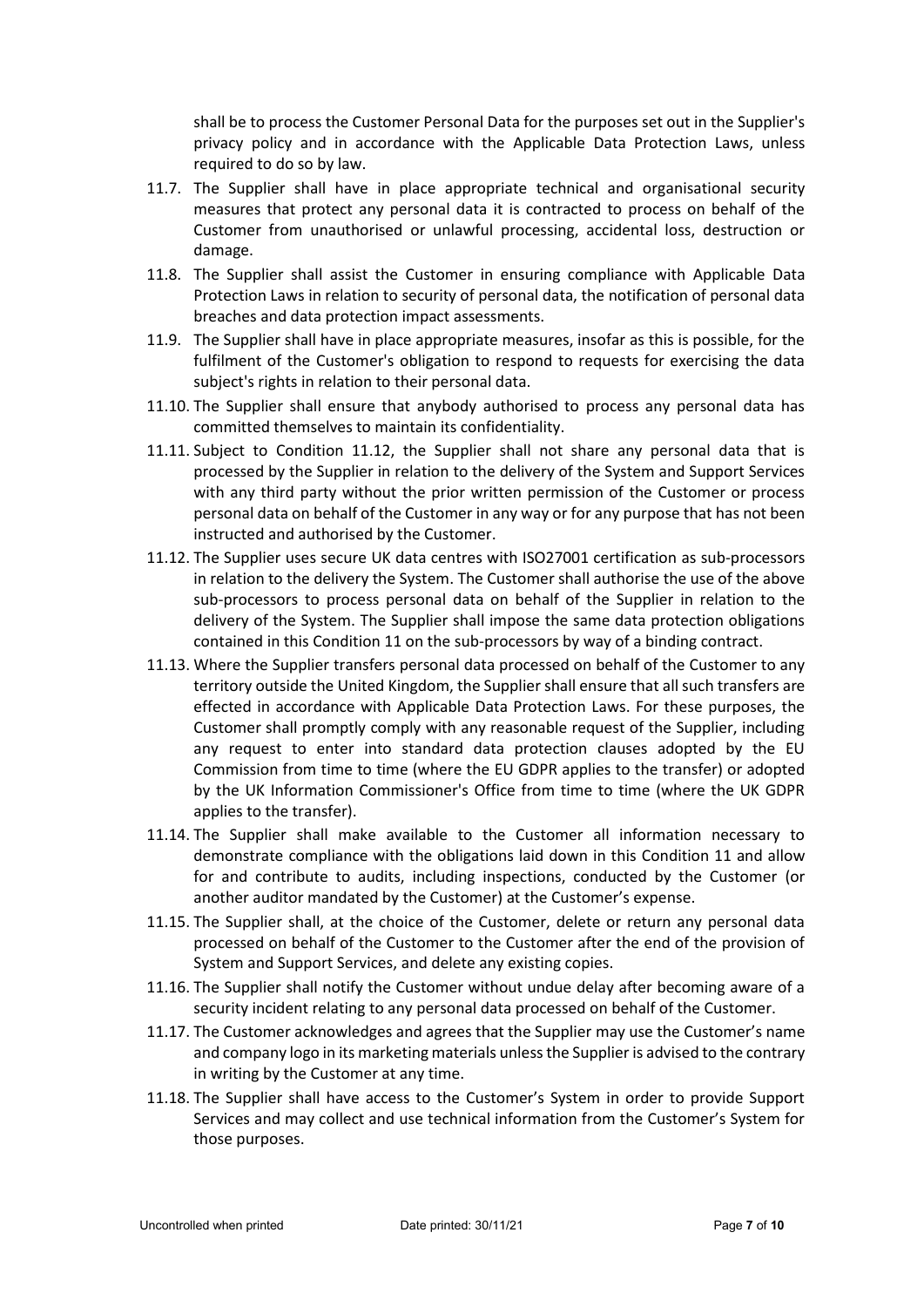### <span id="page-7-2"></span><span id="page-7-1"></span>**12. TERMINATION**

- <span id="page-7-3"></span>12.1. Without prejudice to any other rights or remedies which the parties may have, either Party may terminate the Contract without liability to the other immediately on giving notice to the other if:
	- (a) the other Party fails to pay any amount due under the Contract on the due date for payment and remains in default not less than seven days after being notified in writing to make such payment; or
	- (b) the other Party commits a material breach of any of the terms of the Contract and (if such a breach is remediable) fails to remedy that breach within 30 days of that Party being notified in writing of the breach; or
	- (c) the other Party suspends, or threatens to suspend, payment of its debts or is unable to pay its debts as they fall due or admits inability to pay its debts or (being a company) is deemed unable to pay its debts within the meaning of section 123 of the Insolvency Act 1986 or (being a natural person) is deemed either unable to pay its debts or as having no reasonable prospect of so doing, in either case, within the meaning of section 268 of the Insolvency Act 1986 or (being a partnership) has any partner to whom any of the foregoing apply; or
	- (d) the other Party takes any action, or any third party takes any action in relation to the other Party, or its assets, which leads the Party seeking to terminate the Contract pursuant to this Condition [12](#page-7-1) reasonably to believe that the other Party may be insolvent, may become insolvent, or may be or become the subject of insolvency-related proceedings of any nature whatsoever;
	- (e) any event occurs, or proceeding is taken, with respect to the other Party in any jurisdiction to which it is subject that has an effect equivalent or similar to any of the events mentioned in Condition [12.1](#page-7-2)[\(c\);](#page-7-3) or
	- (f) the other Party suspends or ceases, or threatens to suspend or cease, to carry on all or a substantial part of its business.
- 12.2. The parties acknowledge and agree that any breach of Condition [7.1](#page-3-1) shall constitute a material breach for the purposes of this Condition [12.](#page-7-1)
- <span id="page-7-0"></span>12.3. Either Party may terminate the Contract by giving the other Party at least three months' written notice following the expiry of the Initial Term. Prior to the end of such notice period, the Customer shall retrieve all of its data from the System and notify the Supplier in writing when it has done so.
- <span id="page-7-5"></span><span id="page-7-4"></span>12.4. On termination of the Contract for any reason:
	- (a) the Customer shall immediately pay to the Supplier all of the Supplier's outstanding unpaid invoices and interest and, in respect of Systems and Support Services supplied but for which no invoice has been submitted, the Supplier may submit an invoice, which shall be payable immediately on receipt;
	- (b) subject to Condition [12.4](#page-7-4)[\(c\),](#page-7-5) the Customer shall be entitled to export all of its records from the System;
	- (c) the Supplier shall disable the System and thereafter the Customer shall cease to have access to the System;
	- (d) the Supplier will delete the System 12 months after termination or upon written request from the Customer to do so;
	- (e) the accrued rights and liabilities of the parties as at termination and the continuation of any provision expressly stated to survive or implicitly surviving termination, shall not be affected.
- 12.5. On termination of the Contract (however arising) the following Conditions shall survive and continue in full force and effect: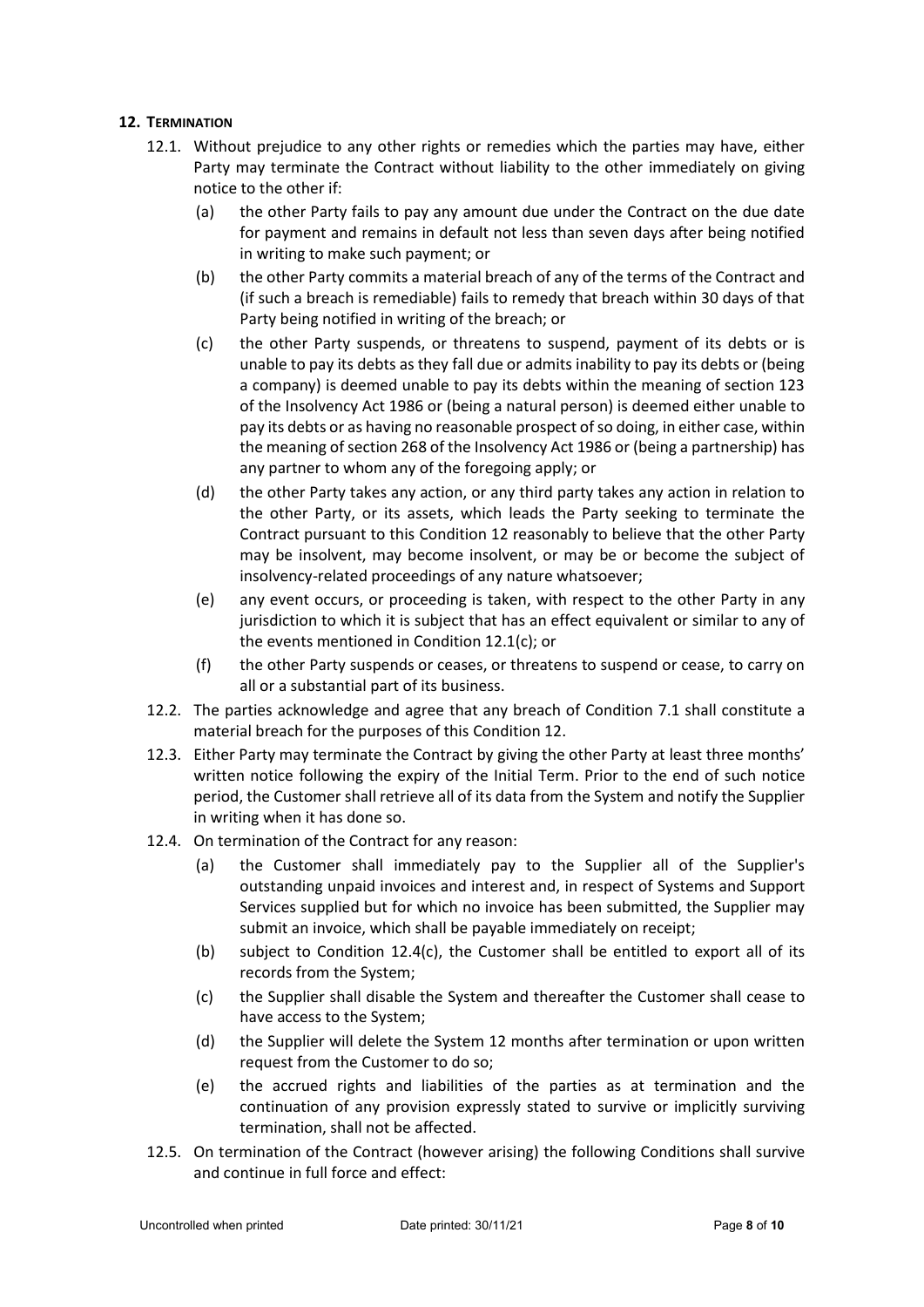- (a) Condition [9;](#page-4-1)
- (b) Condition [10;](#page-4-0)
- (c) Condition [12;](#page-7-1) and
- (d) Condition [22;](#page-9-0)

# **13. FORCE MAJEURE**

Neither Party shall be liable to the other if it is prevented from, or delayed in performing, its obligations under the Contract or from carrying on its business by acts, events, omissions or accidents beyond its reasonable control, including (without limitation) strikes, lock-outs or other industrial disputes (whether involving the workforce of the Supplier or any other party), failure of a utility service or transport network, act of God, war, riot, civil commotion, malicious damage, compliance with any law or governmental order, rule, regulation or direction, accident, breakdown of plant or machinery, fire, flood, storm or default of suppliers or subcontractors.

# **14. VARIATION**

- 14.1. The Supplier may, from time to time and without notice, change the System and Support Services in order to comply with any applicable safety and/or statutory requirements, and, subject to giving the Customer notice (which in this instance shall include electronic means including notification posted on the System), make changes which, in the reasonable opinion of the Supplier, enhance the nature and scope of the System and Support Services.
- 14.2. The Supplier may make changes to these Conditions from time to time. If the Supplier makes a material change to any of these Conditions, the Supplier shall inform Customer by e-mail to the Customer's e-mail address(es) designated by Customer in writing as a contact for notifications from the Supplier, or through a banner or other prominent notice within the System. If the Customer does not agree to the change, the Customer must so notify the Supplier by e-mail within thirty (30) days after the Supplier's notice. If the Customer so notifies the Supplier, then the Customer will remain governed by the most recent Conditions applicable to the Customer until the end of the then-current Term and the updated Conditions shall apply upon the commencement of the subsequent Renewal Term.

### **15. WAIVER**

A waiver of any right under the Contract is only effective if it is in writing and it applies only to the circumstances for which it is given. No failure or delay by a Party in exercising any right or remedy under the Contract or by law shall constitute a waiver of that (or any other) right or remedy, nor preclude or restrict its further exercise. No single or partial exercise of such right or remedy shall preclude or restrict the further exercise of that (or any other) right or remedy.

### **16. SEVERANCE**

- 16.1. If any provision of the Contract (or part of any provision) is found by any court or other authority of competent jurisdiction to be invalid, illegal or unenforceable, that provision or part-provision shall, to the extent required, be deemed not to form part of the Contract, and the validity and enforceability of the other provisions of the Contract shall not be affected.
- 16.2. If a provision of the Contract (or part of any provision) is found illegal, invalid or unenforceable, the provision shall apply with the minimum modification necessary to make it legal, valid and enforceable.